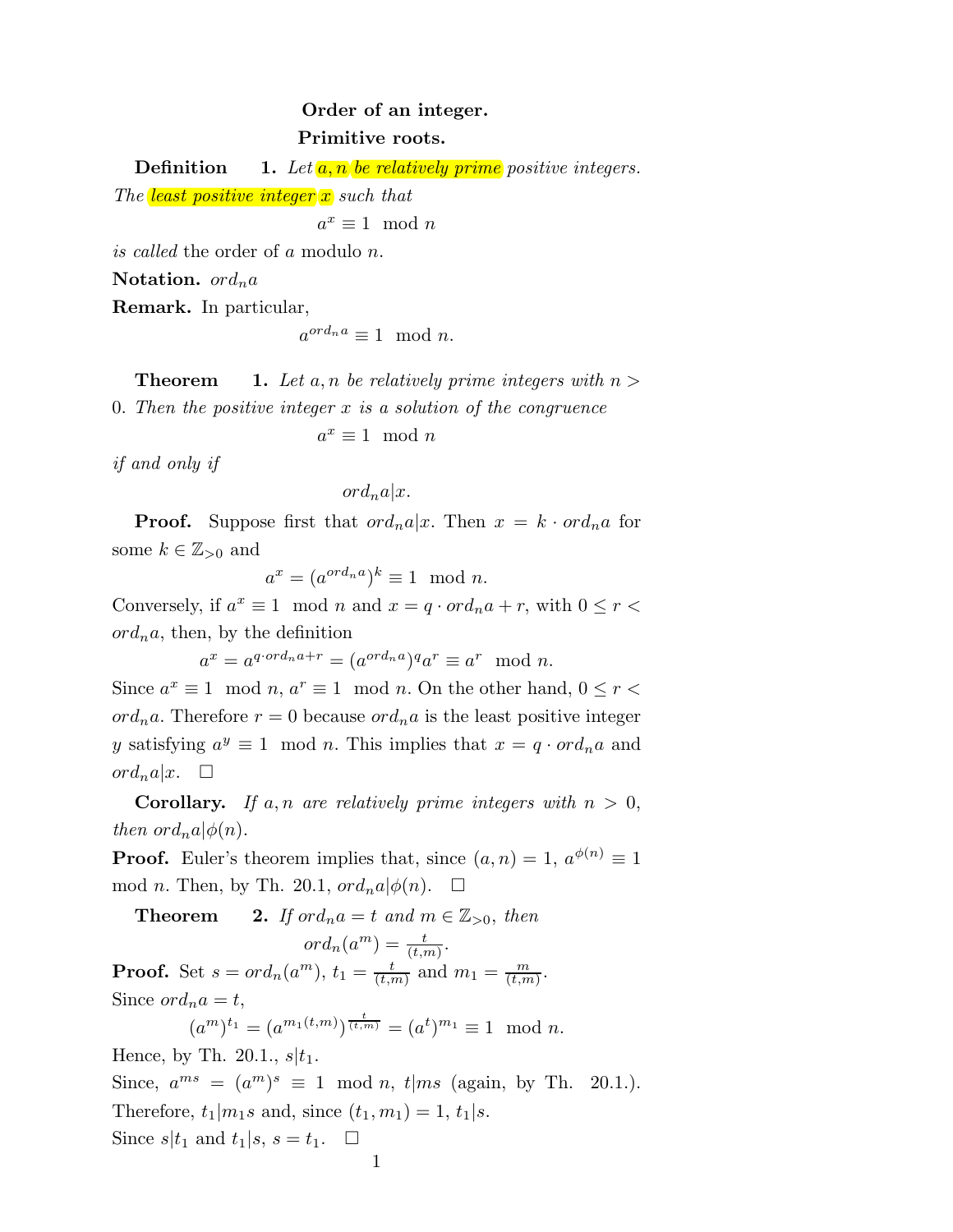**Definition** 2 Let **r**, n be relatively prime integers with  $n >$ 0. If  $ord_n r = \phi(n)$ , then r is called a **primitive root** modulo n.

**Example.** By a direct check,  $\text{ord}_75 = 6$ . Since  $\phi(7) = 6$ , 5 is a primitive root modulo 7.

On the other hand,  $ord_72 = 3 \neq \phi(7)$ , therefore 2 is not a primitive root modulo 7.

**Lemma** 1 Let a, n be relatively prime integers with  $n >$ 0. Then  $a^i \equiv a^j \mod n$ ,  $(i, j \in \mathbb{Z}_{\ge 0})$ , if and only if  $i \equiv j$  $\mod{ord_n a}.$ 

**Proof.** If  $i \equiv j \mod ord_n a$  and  $0 \leq j \leq i$ , then  $i = j + k \cdot ord_n a$ for some  $k \in \mathbb{Z}_{\geq 0}$ . Therefore,

$$
u^i = a^{j+k \cdot ord_n a} = a^j (a^{ord_n a})^k \equiv a^j \mod n
$$

 $\epsilon$ since  $a^{ord_n a} \equiv 1 \mod n$ .

Conversely, if  $a^i \equiv a^j \mod m$  with  $i \geq j$ , then, by the cancelation of  $a^j$  in the congruence

$$
a^j a^{i-j} \equiv a^j \mod n
$$

we obtain  $a^{i-j} \equiv 1 \mod n$ . Th. 20.1. implies that  $\partial d_n a|(i-j)$ , i.e.  $i \equiv j \mod ord_n a$ . □

**Theorem** 3. Let  $r, n$  be relatively prime integers with  $n > 0$ . If **r** is a primitive root modulo n, then the integers  $r, r^2, \ldots, r^{\phi(n)}$ 

form a reduced residue system modulo n.

**Proof.** By the definition of reduced residue systems, it is sufficient to show that all these powers are coprime to n and that no two are congruent modulo n.

• Since  $(r, n) = 1, (r^j, n) = 1 (j = 1, \ldots, \phi(n))$ 

• If  $r^i \equiv r^j \mod n$ , for some  $i, j \in \{1, ..., \phi(n)\}\$ , then, by Lemma 20.1,  $i \equiv j \mod ord_n r$ , or, since r is a primitive root modulo n,  $i \equiv j \mod \phi(n)$ . Since  $1 \leq i \leq \phi(n)$  and  $1 \leq j \leq \phi(n)$ ,  $i = j$ .  $\Box$ 

**Theorem** 4. Let r be a primitive root modulo n, where n is an integer  $> 1$ . Then  $r^m$  is a primitive root modulo n if and only if  $(m, \phi(n)) = 1$ 

**Proof.** Theorem 2 implies

$$
ord_n(r^m) = \frac{ord_n r}{(m, ord_n r)} = \frac{\phi(n)}{(m, \phi(n))}.
$$

Therefore,  $r^m$  is a primitive root modulo n (i.e.  $ord_n(r^m) = \phi(n)$ ) if and only if  $(m, \phi(n)) = 1$ .  $\Box$ 

**Theorem** 25. If  $n \in \mathbb{Z}_{>0}$  has a primitive root, then it has exactly  $\phi(\phi(n))$  incongruent primitive roots.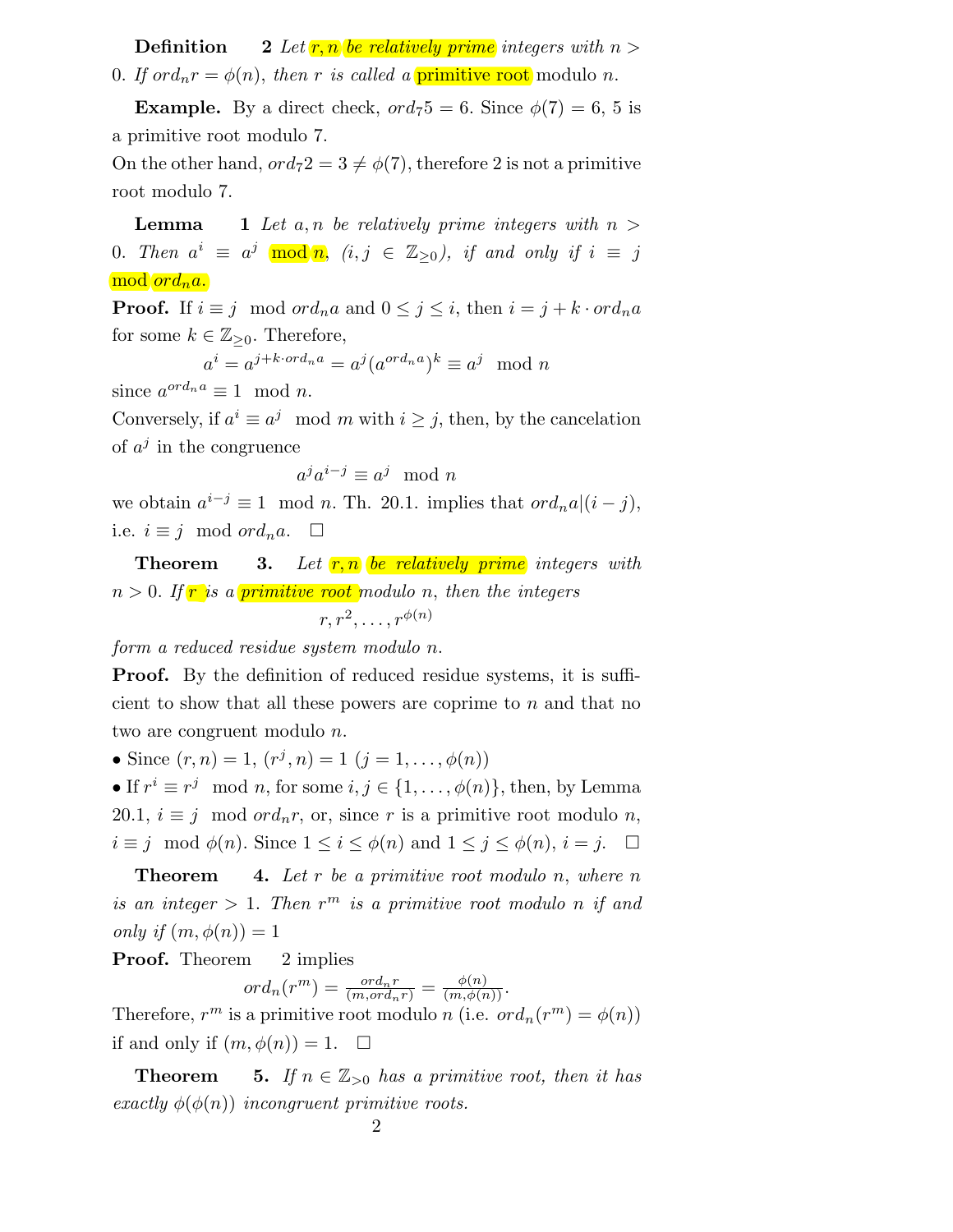**Proof.** Let  $r$  be a primitive root of  $n$ . By Th 20.3, the only integers coprime to *n* are those congruent to *r*,  $r^2$ , ...  $r^{\phi(n)}$ . On the other hand, by Th. 20.4,  $r^m$  is a primitive root modulo n if and only if  $(m, \phi(n)) = 1$ . Since there are exactly  $\phi(\phi(n))$  such integers  $m \leq \phi(n)$ , we obtain the result.  $\Box$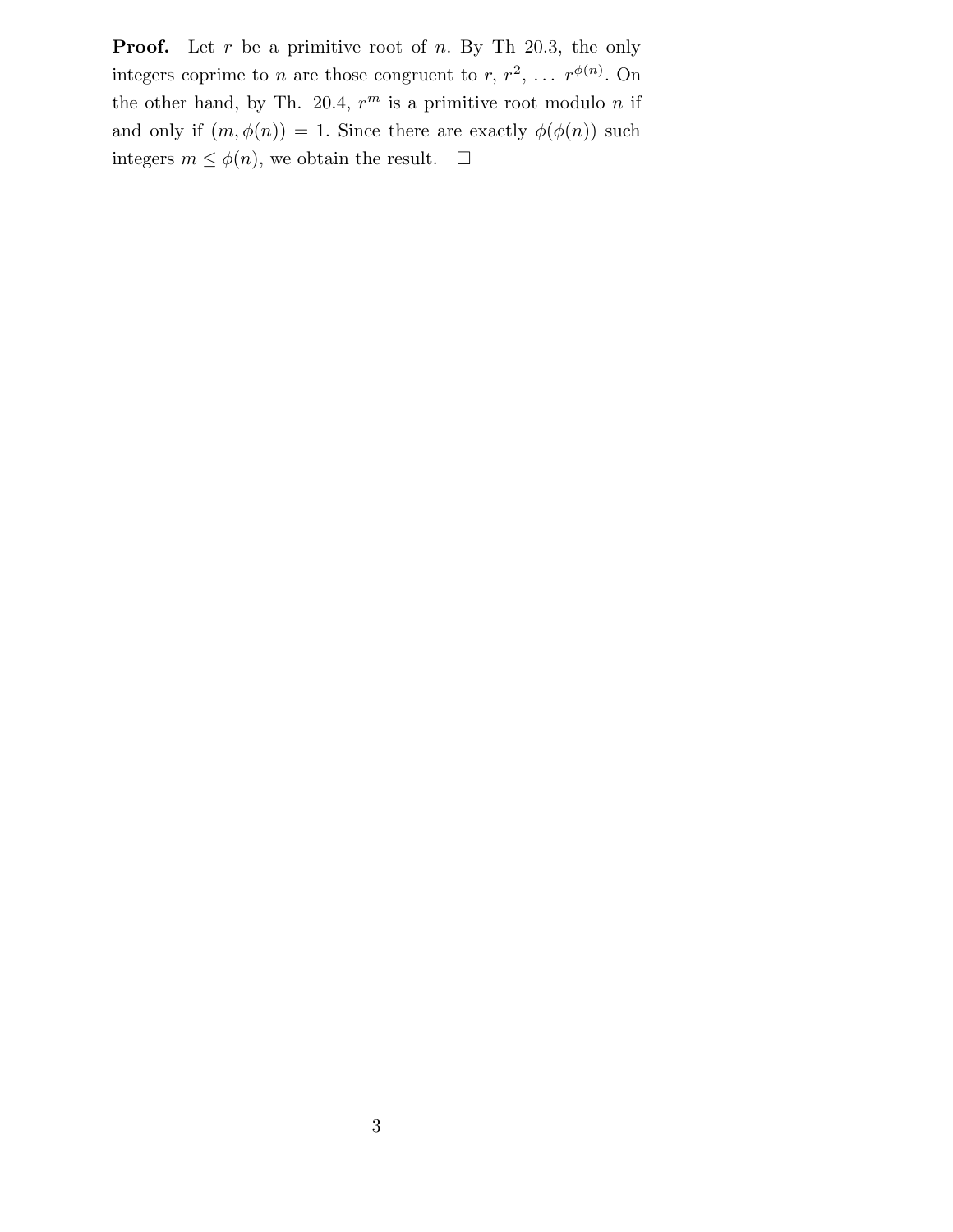## Existence of primitive roots.

**Theorem** 1 (Lagrange) Let p be a prime and let  $f(x) =$  $a_n x^n + \cdots + a_0$  be a polynomial of degree  $n \geq 1$  with coefficients in  $\mathbb Z$  such that  $p \mid a_n$ . Then  $f(x)$  has at most n incongruent solutions modulo p.

**Proof.** D. Burton, *Elementary Number Theory, McGraw Hill,* 5th Ed. (2002) (Section 8.2 )

Theorem 2. If  $p$  is a prime and d is a divisor of  $p-1$ , then  $x^d - 1$  has exactly d incongruent roots modulo p. **Proof.** If  $p - 1 = dn$ ,  $(n \in \mathbb{Z})$  then  $x^{p-1} - 1 = (x^d - 1)h(x)$ , where  $h(x) = x^{d(n-1)} + \cdots + x^d + 1$ . Let  $R_1, R_2, R_3$  be the sets of incongruent solutions mod p of  $x^{p-1} - 1$ ,  $x^d - 1$  and  $h(x)$  respectively. Since each solution of  $x^{p-1} \equiv 1 \mod p$  is is a solution either of  $x^d \equiv 1 \mod p$  or of  $g(x) \equiv 0 \mod p$  and vice-versa,  $R_1 = R_2 \cup R_3$ . Therefore,  $|R_1| \leq |R_2| + |R_3|$ .

• By Fermat's little theorem,  $|R_1| = p - 1$ .

• By Lagrange's theorem,  $|R_3| \leq d(n-1) = p - d - 1$ . Therefore,

•  $|R_2| \ge |R_1| - |R_3| \ge (p-1) - (p-d-1) = d.$ Since, by Lagrange's theorem,  $|R_2| \leq d$ ,  $|R_2| = d$ .  $\Box$ 

**Theorem 3.** If p is a prime and d is a divisor of  $p - 1$ , then the number of incongruent integers of order d modulo p is  $\phi(d)$ .

Proof. Coursework

Corollary. Every prime has a primitive root.

**Proof.** Let p be a prime. By definition, an integer r is a primitive root modulo p if and only if  $\partial r d_p r = \phi(p) = p - 1$ . Th. 21.3. implies that there are  $\phi(p-1)$  incongruent integers of order  $p-1$ modulo p. Therefore, p has  $\phi(p-1) > 0$  primitive roots.  $\Box$ 

**Theorem** 4. The only positive integers having primitive roots are those of the form

$$
2,4,p^t,2p^t
$$

where p is an odd prime and  $t \in \mathbb{Z}_{>0}$ .

**Proof.** D. Burton, *Elementary Number Theory, McGraw Hill,* 5th Ed. (2002) (Section 8.3 )